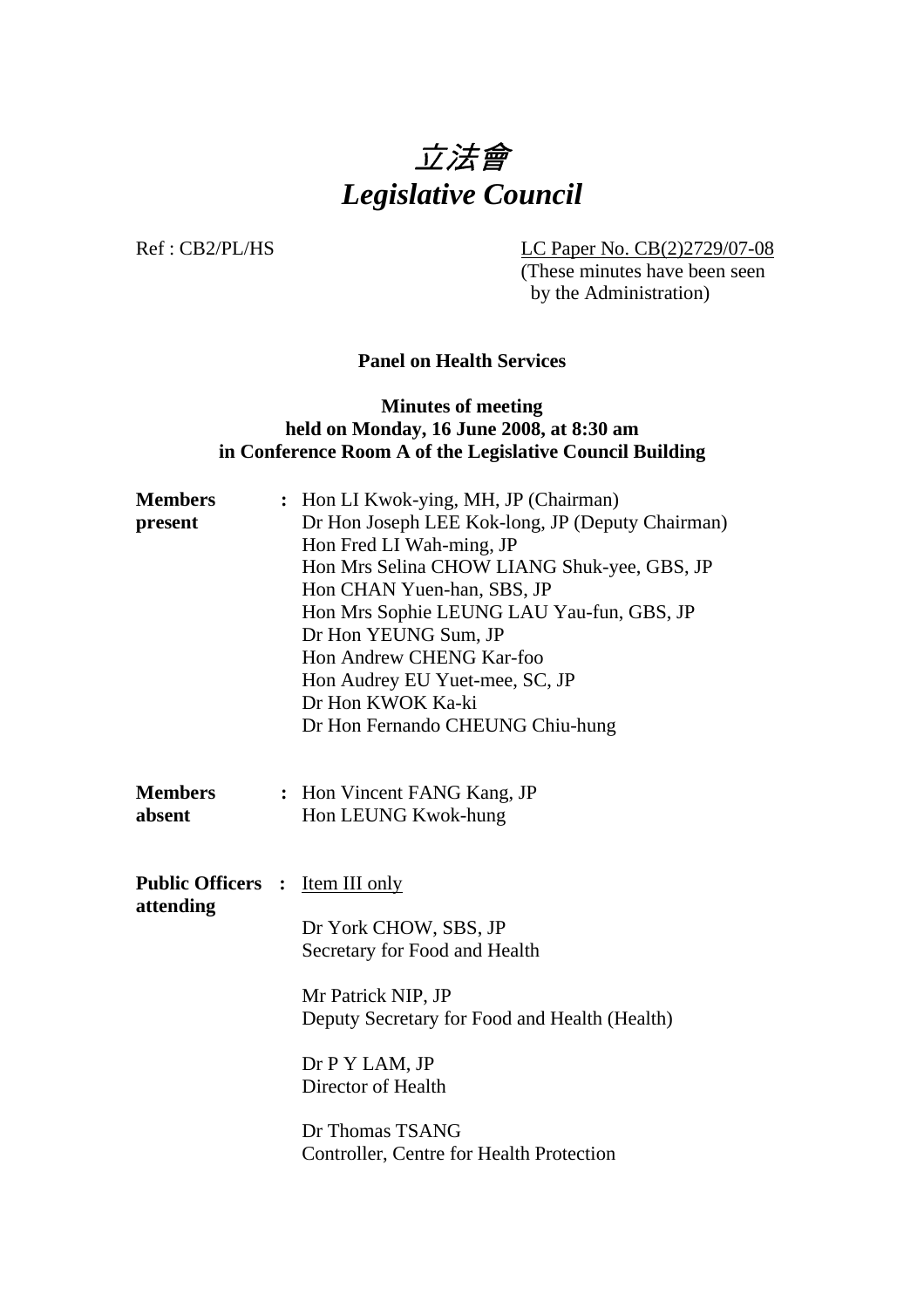| $-2$ -                                                                                                      |     |                                                                                 |                                                                                                               |  |
|-------------------------------------------------------------------------------------------------------------|-----|---------------------------------------------------------------------------------|---------------------------------------------------------------------------------------------------------------|--|
|                                                                                                             |     |                                                                                 | <u>Item IV only</u>                                                                                           |  |
|                                                                                                             |     |                                                                                 | Miss Gloria LO<br>Principal Assistant Secretary for Food and Health (Health)                                  |  |
|                                                                                                             |     |                                                                                 | Mr David ROSSITER<br><b>Head of Human Resources</b><br><b>Hospital Authority</b>                              |  |
|                                                                                                             |     |                                                                                 | Mr Alex LEUNG<br>Deputising Chief Manager (Remuneration and Career<br>Structure)<br><b>Hospital Authority</b> |  |
| <b>Clerk</b> in<br>attendance                                                                               |     |                                                                                 | : Miss Mary SO<br>Chief Council Secretary (2)5                                                                |  |
| <b>Staff</b> in<br>attendance                                                                               |     |                                                                                 | : Ms Amy YU<br>Senior Council Secretary (2)3                                                                  |  |
|                                                                                                             |     |                                                                                 | Ms Sandy HAU<br>Legislative Assistant (2)5                                                                    |  |
| <b>Confirmation of minutes</b><br>L.<br>(LC Paper No. CB(2)1936/07-08)                                      |     |                                                                                 |                                                                                                               |  |
| The minutes of the meeting held on 19 May 2008 were confirmed.                                              |     |                                                                                 |                                                                                                               |  |
| II.<br>Information paper issued since the last meeting<br>(LC Paper Nos. $CB(2)2224/07-08(01)$ and $(02)$ ) |     |                                                                                 |                                                                                                               |  |
| 2.                                                                                                          |     | Members noted the following papers provided by the Administration -             |                                                                                                               |  |
|                                                                                                             | (a) | Progress of licensing under the Human Reproductive Technology<br>Ordinance; and |                                                                                                               |  |
|                                                                                                             | (b) |                                                                                 | Strategy for prevention and control of non-communicable diseases.                                             |  |
|                                                                                                             |     |                                                                                 | and did not raise any queries.                                                                                |  |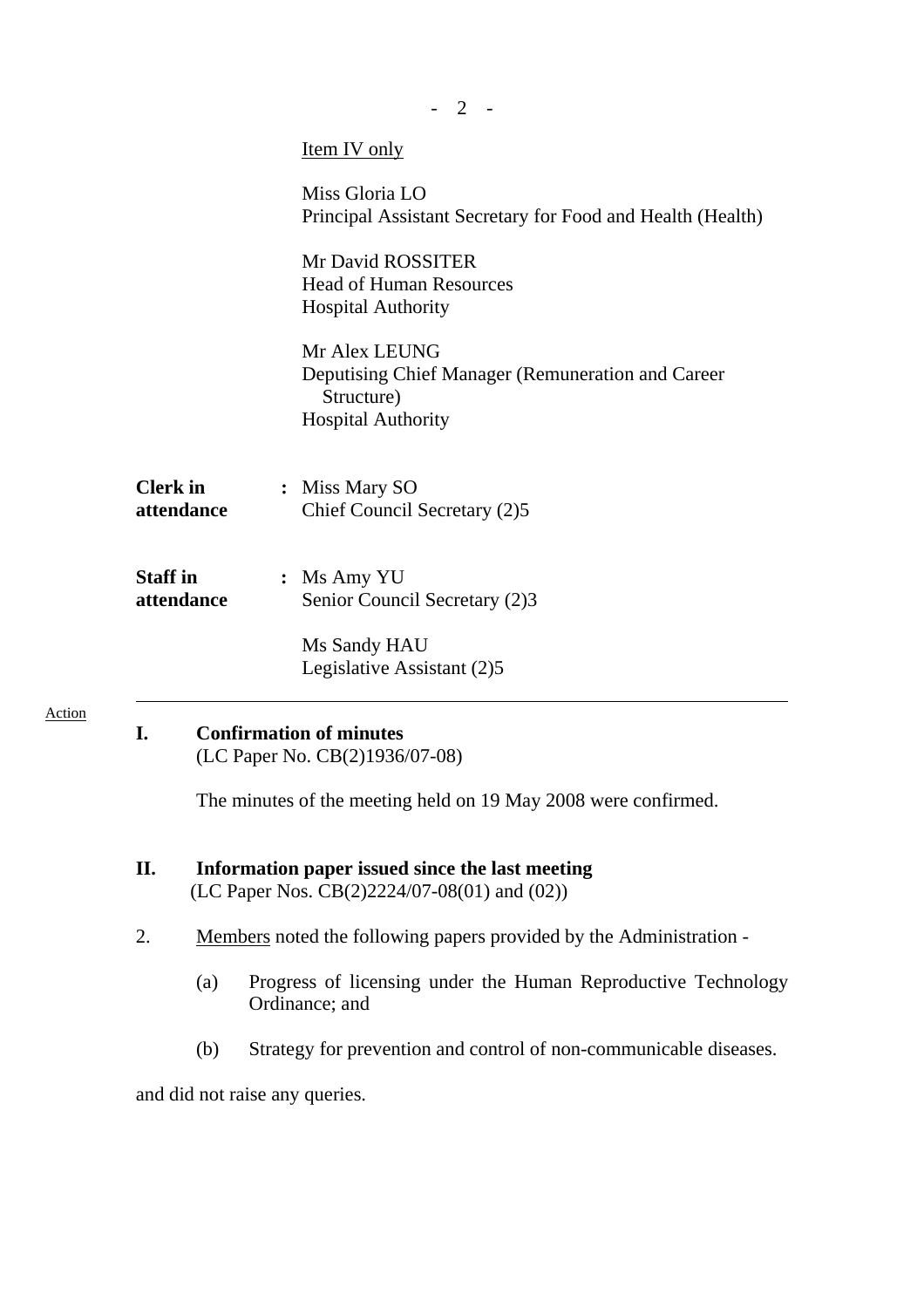Action

3. Before proceeding to the next agenda item, Secretary for Food and Health (SFH) gave a brief report on the conclusion of the first-stage healthcare reform consultation ending on 13 June 2008. The relevant speaking note was issued to members vide LC Paper No. CB(2)2316/07-08(01) after the meeting.

# **III. Vaccination policy**

 (LC Paper Nos. CB(2)2257/07-08(01), CB(2)2211/07-08(01) & (02), CB(2)1526/07-08(01), CB(2)1219/07-08(01), CB(2)1086/07-08(01), CB(2)1016/07-08(01) and CB(2)725/07-08(01))

4. At the invitation of the Chairman, **SFH** briefed members on the Childhood Immunisation Programme (CIP) and Government Influenza Vaccination Programme (GIVP) in Hong Kong, as well as key considerations in developing Hong Kong's vaccination policy, details of which were set out in the Administration's paper (LC Paper No. CB(2) 2211/07-08(01)). SFH also advised that the Scientific Committee on Vaccine Preventable Diseases (SCVPD), set up under the Centre for Health Protection (CHP) of the Department of Health (DH), had announced its recommendations on influenza vaccination for the 2008-2009 season to expand the recommended target groups to children aged from two to five years.

## Discussion

## *Childhood Immunisation Programme*

5. Noting that the Administration had commissioned a study on the costbenefit and cost-effectiveness of incorporating four childhood vaccines (pneumococcal conjugate vaccine, chickenpox vaccine, *Haemophilus influenzae* b vaccine and hepatitis A vaccine) into the CIP, Dr YEUNG Sum, Dr KWOK Ka-ki, Miss CHAN Yuen-han, Mr Andrew CHENG and Dr Fernando CHEUNG urged for the early incorporation of the four childhood vaccines into the CIP for better protection of children's health and enquired when a decision would be made in this regard.

6. SFH said that CHP had commissioned in 2006, via the Research Council of the Research Fund for the Control of Infectious Diseases (RFCID), a local university to conduct a study to review the cost-benefit and cost-effectiveness of incorporating the aforesaid four vaccines into the CIP. The findings of the study had already been submitted by the university concerned to the Research Council of the RFCID for review. The Administration would consider the findings of the study and the recommendations of SCVPD before determining the incorporation of new vaccines into the CIP. It was expected that the Administration would come to a decision in the next few months.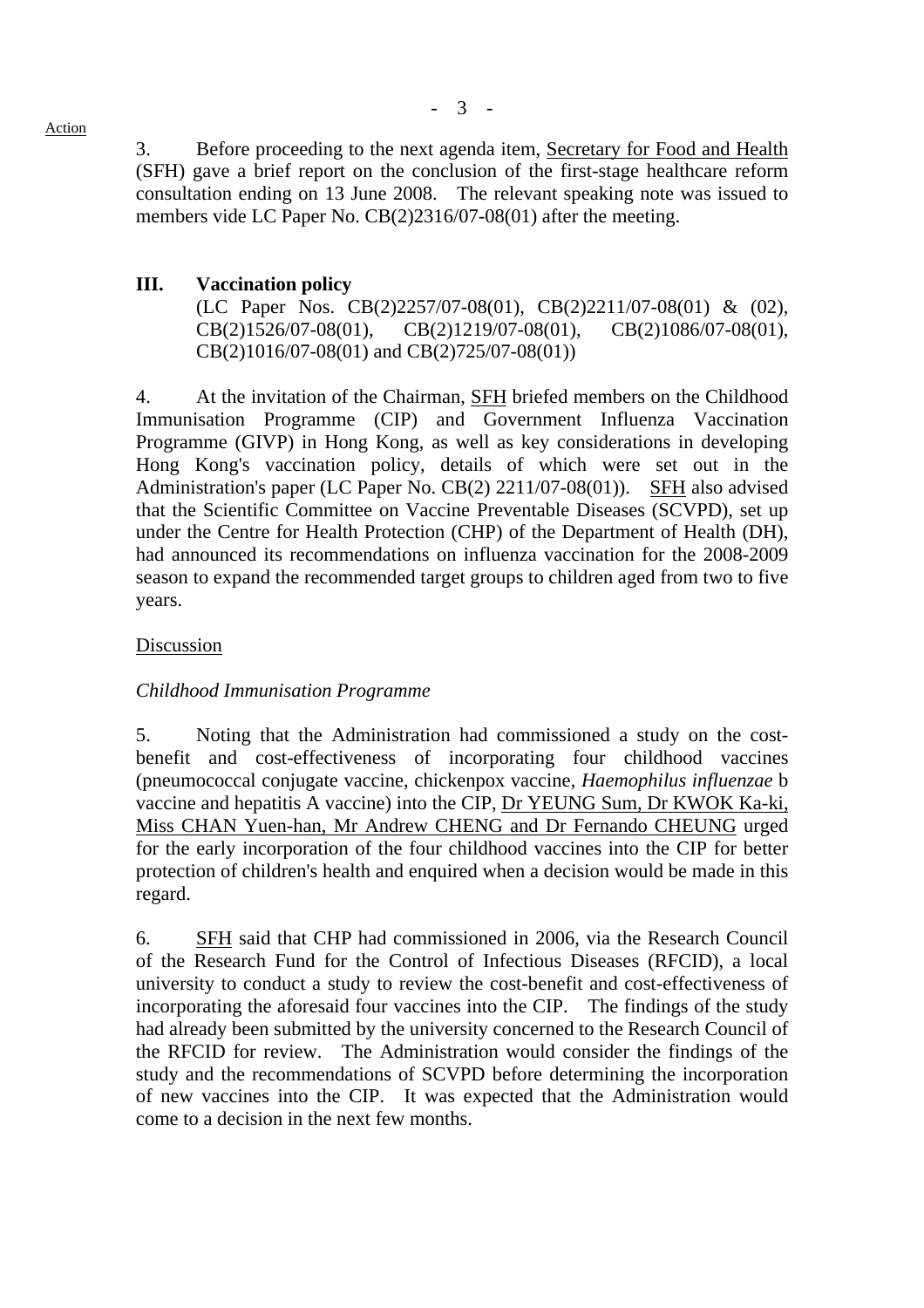7. Dr YEUNG Sum urged the Administration to provide vaccines based on scientific evidence, and not to be swayed by the lobbying of the pharmaceutical industry. He further opined that the Administration should strengthen public education on vaccination by making available for public information the efficacy and side effects of vaccines included in the CIP and other immunisation programmes.

8. SFH responded that all provision of vaccinations by the Government was based on the recommendations of the SCVPD. The SCVPD would make recommendations to DH on vaccination matters having regard to the latest position of the World Health Organization on immunisation and vaccination, scientific developments and application of new vaccines, vaccine formulations and cost-effectiveness, changes in the global and local epidemiology of vaccine preventable diseases and the experiences of other health authorities.

9. Mr Andrew CHENG noted from Annex A to the Administration's paper that the four childhood vaccines mentioned in paragraph 5 above were included in the national vaccination programmes of many developed countries and queried why Hong Kong had not followed the same practice of these countries. Dr Joseph LEE said that recently there had been many calls for the Government to include the pneumococcal vaccine in the CIP. Noting from Annex A that the vaccine was included in the CIP of western countries including the United States, Canada, the United Kingdom and Australia, but not in that of Asian countries such as Japan, Republic of Korea and Singapore, Dr LEE enquired about the reason for such.

10. Director of Health (D of Health) responded that variations in CIP among different countries and places were to be expected because of locality specific epidemiological factors and circumstances. In particular, Asian countries often had a different profile of infectious diseases compared with Western countries; hence their immunisation programmes were understandably different. For example, the United Kingdom, the United States and Canada had included in their immunisation programmes vaccines against Haemophilus Influenzae type B infection and pneumococcal disease owing to high disease burden in these countries. For Asian countries such as Japan, Republic of Korea and Singapore which were similar to Hong Kong in having lower incidence of these infections (the incidence of pneumococcal disease in western countries was about 10 times that in Hong Kong), the above vaccines were not included in their CIP. D of Health further said that the Administration would make a decision in the coming months on whether to incorporate any of the four childhood vaccines, including the pneumococcal conjugate vaccine, into the CIP having regard to the findings of the study on their cost-effectiveness and the recommendations of SCVPD.

11. Dr Joseph LEE asked whether the incidence of a disease had to reach a certain threshold before the Administration would consider incorporating its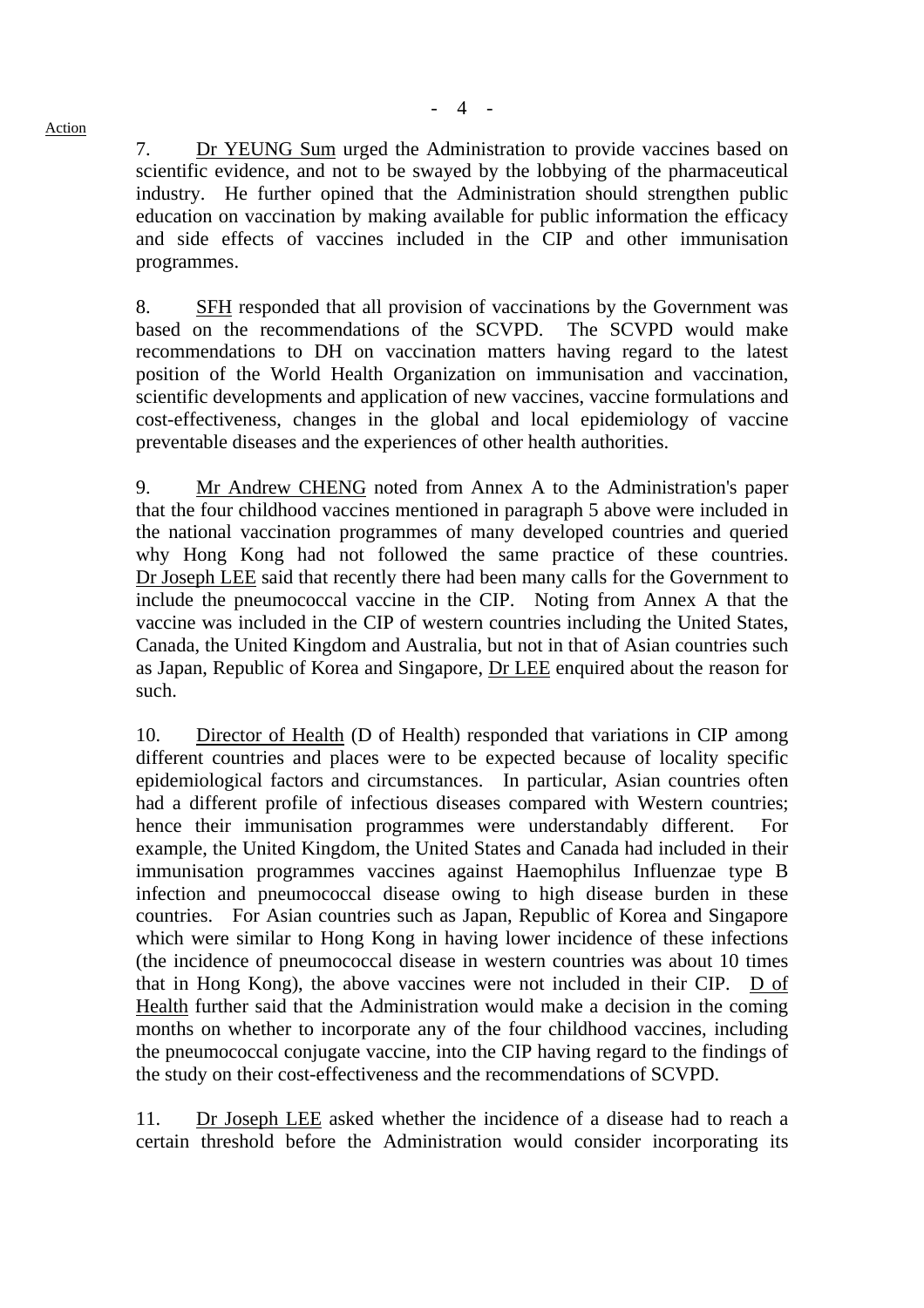vaccine into the CIP.

12. D of Health replied that the Administration had not drawn up such threshold. He explained that apart from the incidence of a disease, it was also important to take into account the severity and fatality of the disease concerned and its overall disease burden to the society. In considering whether to include a new vaccine in the CIP, the Administration would take into account a number of important public health considerations based on established scientific criteria, such as disease burden, efficacy and safety of the vaccine, herd immunity, as well as cost-benefit and cost-effectiveness, details of which were set out in paragraphs 16 to 26 of the Administration's paper.

13. Referring to the last sentence in paragraph 31 of the Administration's paper, Mr Andrew CHENG, Miss CHAN Yuen-han and Mrs Selina CHOW stressed that in considering whether to add the four childhood vaccines into the CIP, the prime concern should be protection of public health; and complexity of the logistic arrangements and costs of vaccination should not be factors for not incorporating them into the CIP. They further pointed out that an effective immunisation programme could in fact reduce the overall public health expenditure in the long term.

14. SFH responded that the Administration was well aware that immunisation programmes constituted one important approach to the prevention of communicable diseases and was committed to putting in place effective immunisation programmes. SFH further assured members that complexity of the logistical arrangements would not be factors for not incorporating the four childhood vaccines into the CIP, if the incorporation was recommended by the SCVPD.

15. In response to Mrs Selina CHOW's enquiry on the logistic arrangements involved in extending the Government's immunisation programmes, SFH said that such extensions would require comprehensive planning to ensure that the infrastructure for the delivery of the new vaccine(s) could attain high coverage. Careful planning would be needed to ensure that the new vaccine(s) could be integrated into the existing vaccination schedule as far as practicable to facilitate parental visits thereby attaining a better coverage. It would also be necessary to arrange for the procurement of adequate vaccine supply, the keeping of proper vaccination records and channels for the provision of vaccination services, among others. SFH further reiterated that while complexity of logistic arrangements concerned might affect the implementation schedule, it would not be a factor for not incorporating a new vaccine into the immunisation programme.

16. Dr KWOK Ka-ki said that the Maternal and Child Health Centres (MCHCs) of DH should actively provide information on vaccines not included in the CIP to parents to facilitate their consideration of the need to vaccinate their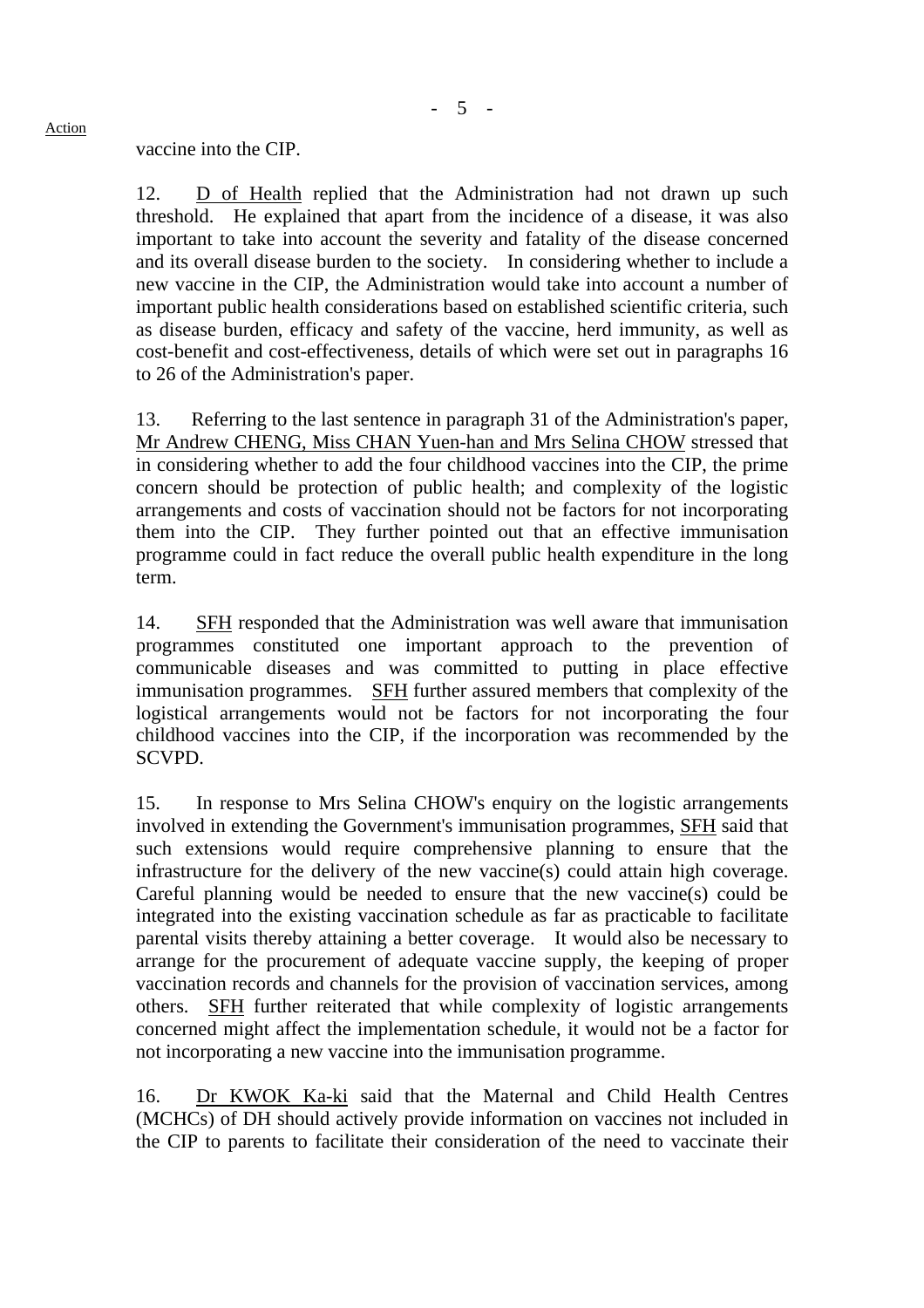children against certain infectious diseases not included in CIP at their own cost. D of Health advised that information pamphlets on CIP and vaccines not included therein were available in MCHCs. They would also be distributed to parents of newborn babies when they first patronised MCHCs.

17. Dr Fernando CHEUNG requested the Administration to make public the report of the study conducted by the local university on the cost-benefit and cost-effectiveness of incorporating the four childhood vaccines into the CIP. Given that the study was commissioned by CHP via the Research Council of RFCID and was related to public health, Dr CHEUNG saw no reason why its findings could not be made public.

18. D of Health responded that the findings of the study were now being reviewed by the Research Council of RFCID and would only be finalised after going through the review process. Such a review was part of the standard procedure for the evaluation of scholarly research work before their publication. D of Health assured members that after the report of the study had successfully gone through the review process, its findings and recommendations would be made public.

19. Mrs Sophie LEUNG asked whether the study conducted by the university on the cost-benefit and cost-effectiveness of the four childhood vaccines had taken into account possible future developments in childhood vaccines.

20. D of Health responded that the study had taken into consideration the latest developments in childhood vaccines. Its recommendations however would be based on vaccines currently available in the market. D of Health further pointed out that through the SCVPD, DH closely monitored the latest scientific developments and applications of new vaccines and the CIP would be regularly reviewed and updated in the light of such developments. Some \$30 million had recently been spent on procuring the latest vaccines for use in the CIP.

#### *Government Influenza Vaccination Programme*

21. Dr YEUNG Sum welcomed the Administration's plan to provide a subsidy to children aged between six months and five years for getting influenza vaccinations from private doctors (the subsidy scheme). Dr YEUNG urged the Administration to ensure that the pricing of private vaccination services was transparent and reasonable, so as to enable the public to make an informed choice.

22. SFH responded that the Administration was considering how best to encourage children aged from six months to five years to be vaccinated against influenza. One possible option was the provision of a subsidy to children of this age group for getting the vaccination services in the private sector. This would be good for the health of children as family doctors were able to monitor their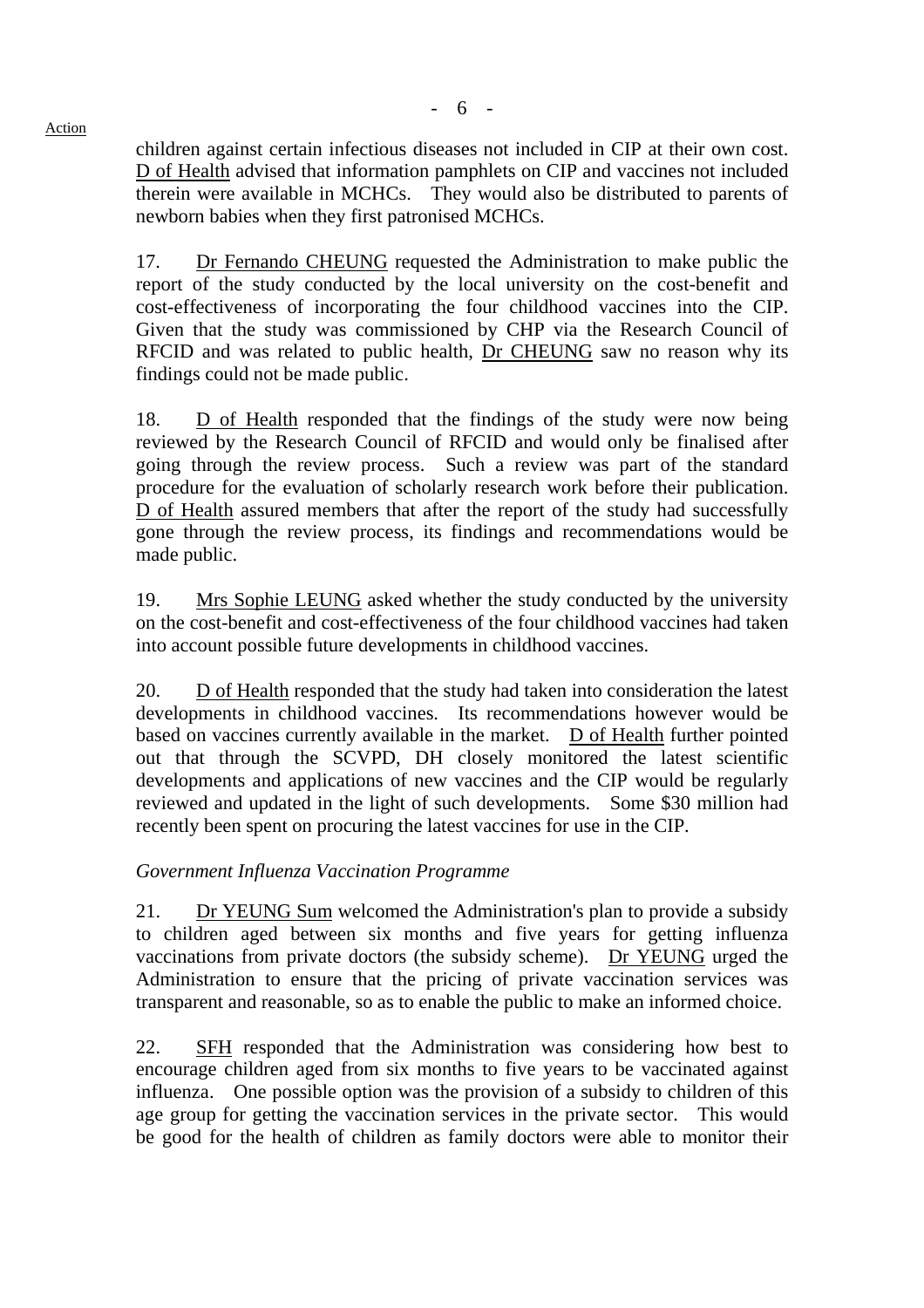patients' health situation more effectively and could help explain the functions and side-effects of the vaccines to the parents. Such a subsidy scheme was also in line with the Government's policy direction of establishing a family doctor system and fostering public-private collaboration in the provision of healthcare services. On the pricing of private vaccination services, SFH advised that participating doctors would be required to register with the Government beforehand and to display their fee schedules for influenza vaccination clearly in their clinics.

23. Dr Kwok Ka-ki and Dr Fernando CHEUNG asked when the Administration would come to a decision on the subsidy scheme. SFH responded that the Administration was in discussion with the Hong Kong Medical Association and representatives of private doctors on details of the subsidy scheme. It was the Administration's aim to provide a subsidy for children aged six months to five years to receive influenza vaccination before the next winter influenza season.

24. Dr KWOK Ka-ki enquired about the basis, in terms of cost-benefit and cost-effectiveness, of the Administration's plan to provide a subsidy to children aged between six months and five years for getting influenza vaccinations.

25. D of Health responded that in addition to the target groups covered in 2007-2008, the SCVPD had recommended the inclusion of children aged two to five years on top of the existing target group of children aged 6 to 23 months so as to reduce their hospital admissions. He informed members that the annual average rate of admissions to hospital for influenza and pneumonia from 1998 to last year was 172.3 per 10 000 for children aged under two years, 136.6 per 10 000 for children aged two to five years, and 33.8 per 10 000 for children aged six to 11 years. Given that the hospitalisation rate of children aged six months to five years was four to five times higher than that of children aged six to 11 years, the Administration was considering, as a first step, to provide a subsidy to children aged six months to five years for getting influenza vaccinations with a view to reducing the number of children sent to hospitals. He further said that the Administration would closely monitor the effectiveness and coverage of the subsidy scheme, if implemented, before considering any expansion of its scope.

26. Dr KWOK Ka-ki asked whether consideration would be given to covering needy children aged six to 11 years under the subsidy scheme. D of Health said that as the SCVPD had not recommended the inclusion of children aged between six and 11 years in the recommended target groups for receiving influenza vaccinations, there would be no strong basis for the Administration to include children of this age group under the subsidy scheme.

27. Mr Andrew CHENG and Mrs Selina CHOW were of the view that the Administration should provide free influenza vaccinations to all elders aged 65 or above. In response, SFH said that apart from elders receiving Comprehensive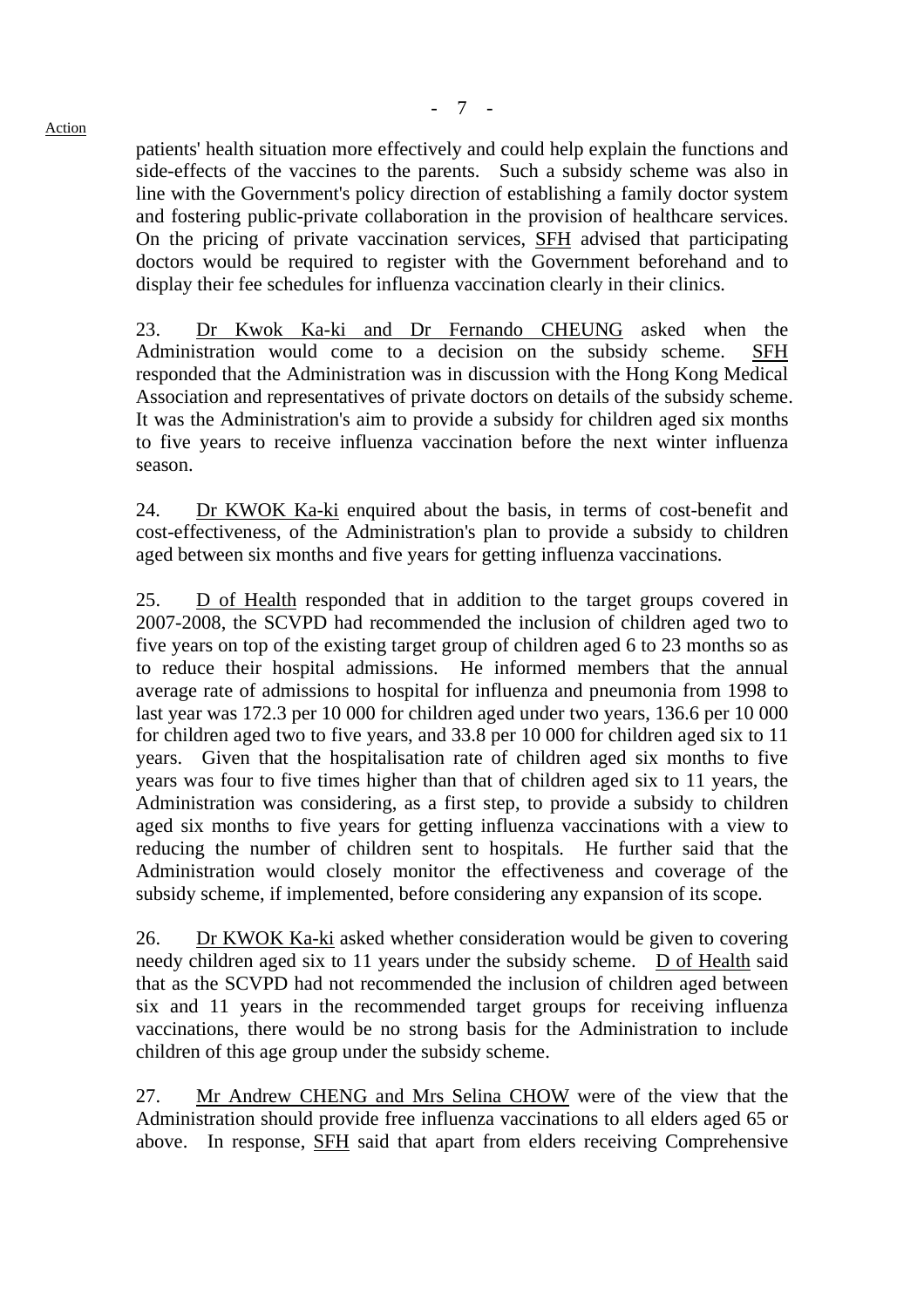Action

Social Security Assistance, the Government also offered free vaccination to eligible high-risk elders such as those living in residential care homes or with chronic illnesses and being followed up in public clinics. Other elderly persons were encouraged to seek medical advice from their doctors to receive influenza vaccination for individual protection and could also use the healthcare vouchers to purchase private vaccination services if considered necessary. Mrs Selina CHOW and Dr KWOK Ka-ki considered the Administration's view that elders could use the healthcare vouchers to purchase private vaccination services unreasonable, as the total value of the vouchers at \$250 a year was barely enough for elders to make two visits to a private doctor.

#### Motion

28. Dr Fernando CHEUNG proposed to move the following motion -

"本委員會促請政府:

- (一) 於下個流感高峰期來臨前,實施將肺炎鏈球菌疫苗納入兒童免 疫接種計劃內;
- (二) 公開政府委託香港大學所進行有關將肺炎球菌接合疫苗、水 痘、甲型肝炎及乙型流感嗜血桿菌疫苗納入兒童免疫接種計劃 的成本效益的研究報告結果,以及疫苗可預防疾病委員會就有 關報告提出的建議,讓公眾討論;及
- (三) 確立定期檢討機制,確保兒童免疫接種計劃能夠與時並進。"

#### (Translation)

"That this Panel urges the Government to:

- (a) incorporate Streptococcus pneumoniae vaccine into the Childhood Immunisation Programme before the next influenza peak season;
- (b) make public the report of the study commissioned by the Government for the University of Hong Kong to investigate the cost-benefit of incorporating pneumococcal conjugate vaccine, chickenpox vaccine, hepatitis A vaccine and *Haemophilus influenzae* b vaccine into the Childhood Immunisation Programme, and the recommendations on the report made by the Scientific Committee on Vaccine Preventable Diseases, for public discussion; and
- (c) put in place a regular review mechanism to ensure that the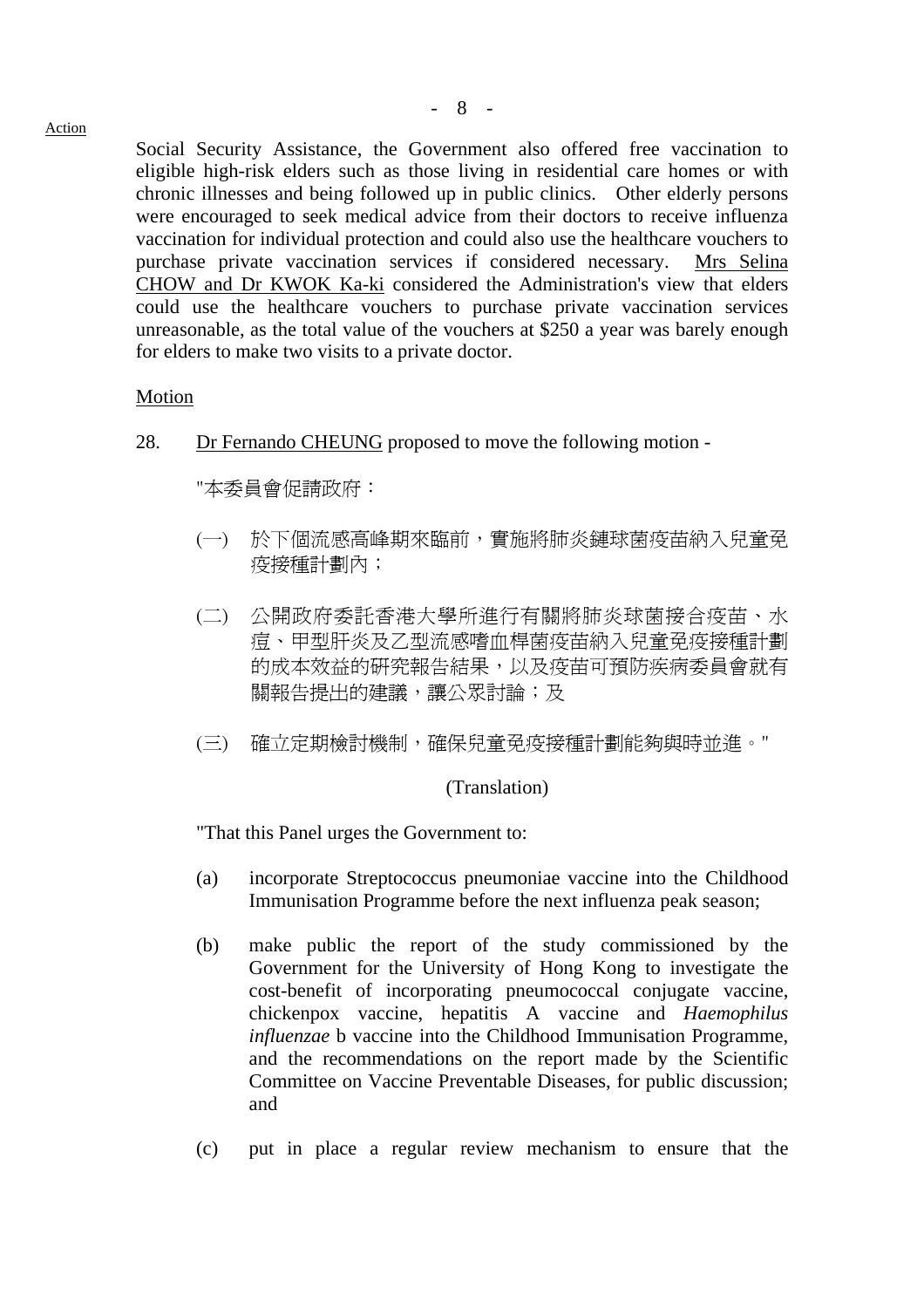- 9 -

Childhood Immunisation Programme keeps abreast of time."

29. The Chairman put the motion to vote. All members present voted in favour of the motion. The Chairman declared that the motion was carried.

# **IV. Review on the mechanism of appointment of senior doctors in Hospital Authority**

(LC Paper No. CB(2)2211/07-08(03))

30. Head of Human Resources, Hospital Authority (HHR, HA) briefed members on the objective and progress of the review on the mechanism of appointment of senior doctors (i.e. doctors in the ranks of Consultants and Associate Consultants) in HA, details of which were set out in the Administration's paper (LC Paper No. CB(2)2211/07-08(03)).

31. Noting from paragraph 9 of the Administration's paper that the Review Group on the Appointment Process for Senior Doctors (the Review Group) set up by HA would put forth its proposal to the management of HA for consideration and consultation with staff in the latter half of 2008, Miss CHAN Yuen-han enquired about the arrangements for staff consultation and whether there would be an appeal mechanism in respect of decisions relating to the appointment of senior doctors.

32. Regarding Miss CHAN's first question on staff consultation, HHR, HA responded that in the first instance, staff consultation would be conducted through the established channel of the Doctors Staff Group Consultative Committee comprising doctors representing all ranks and grades from different hospitals and clusters. Should significant changes be recommended by the Review Group, wider staff consultation would be conducted through various channels such as fora or written consultation with all relevant medical staff.

33. Responding to Miss CHAN's second question on appeal mechanism, HHR, HA said that the management of HA recognised the importance of having in place an independent, fair and transparent mechanism for handling appeals against decisions relating to the appointment of senior doctors, and the Review Group was tasked, among others, to make recommendations in this regard. HHR, HA further said that under the existing system, the Staff Appeals Committee, chaired by a member of the HA Board and comprising representatives from the Human Resources Committee, was responsible for determining appeals from HA staff against decisions made by the management, including those made by the Chief Executive of HA. HHR, HA stressed that HA would consider the recommendations of the Review Group before deciding on the appeal mechanism for handling appeals arising from decisions on appointment of senior doctors.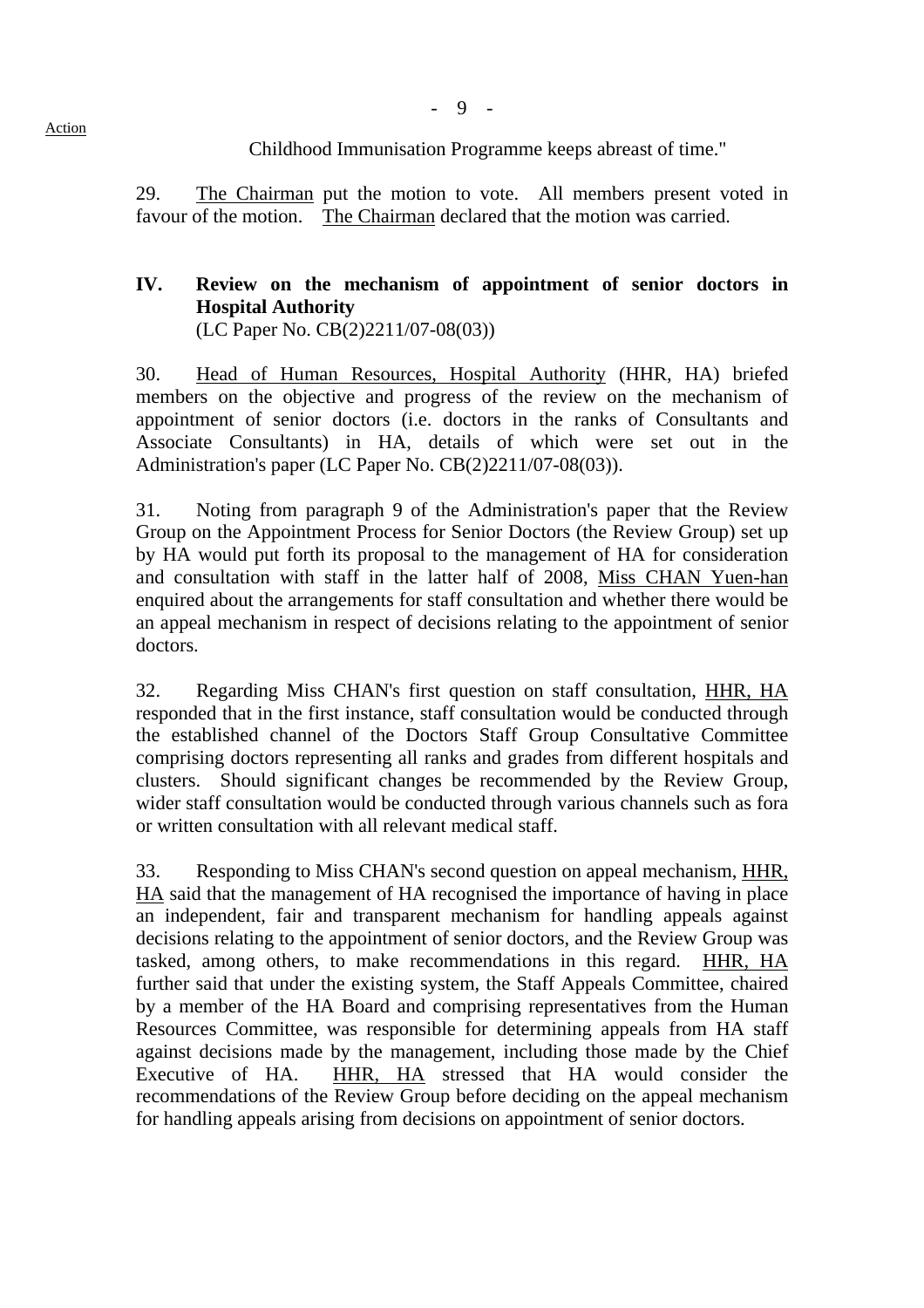34. Miss CHAN Yuen-han said that it was her understanding that many doctors associations were not represented in the Doctors Staff Group Consultative Committee. Miss CHAN urged HA to widen the Committee's representativeness and strengthen consultation on individual level to ensure that the views of all relevant staff members/associations were fully taken into account in the consultation process.

35. HHR, HA reiterated that the Doctors Staff Group Consultative Committee was representative of all groups of doctors and was a well-tried and established channel for soliciting doctors' views on matters affecting them. HHR, HA further pointed out that two doctors associations, including the Public Doctors Association, were represented on the Review Group. He assured that HA would consult widely on the proposal submitted by the Review Group to ensure that the views of doctors of all groups and levels were taken into account in the review process.

36. Miss CHAN Yuen-han said that appeals lodged by HA staff should be handled by a committee comprising members outside of HA to ensure the independence of the mechanism and address the problem of perception of conflict of roles and interests under HA's current appeal mechanism. HHR, HA said that consideration would be given to Miss CHAN's views.

37. Dr KWOK Ka-ki and Dr Fernando CHEUNG expressed disappointment and dissatisfaction with the flimsiness of the Administration's paper which failed to shed any light on the discussions of the Review Group or directions of its review proposals. They urged HA to expeditiously come up with ways to address the concern of HA doctors about the unfairness in the selection process of senior doctors, which had attributed to the high turnover and low morale of HA doctors.

38. HHR, HA responded that at the request of the Panel, HA had prepared a progress update on the work of the Review Group on its review of the mechanism of appointment of senior doctors in HA. As the Review Group had not yet completed its work, it would not be appropriate for the HA management to report on the deliberations of the Review Group at the present stage because to do so might be seen as an attempt on the part of the HA management to intervene in the work of the Review Group and pre-empt its recommendations. HHR, HA further said that HA was well aware of the problem of high turnover of doctors and had taken a number of measures to address it. There was a slight improvement in the turnover rate of doctors, which had declined from 6.5% in 2006-2007 to around 6% in 2007-2008. HA recognised that there was still much to be done in this regard and would continue to work on ways to alleviate the problem.

39. Dr Fernando CHEUNG was not convinced that there was any impropriety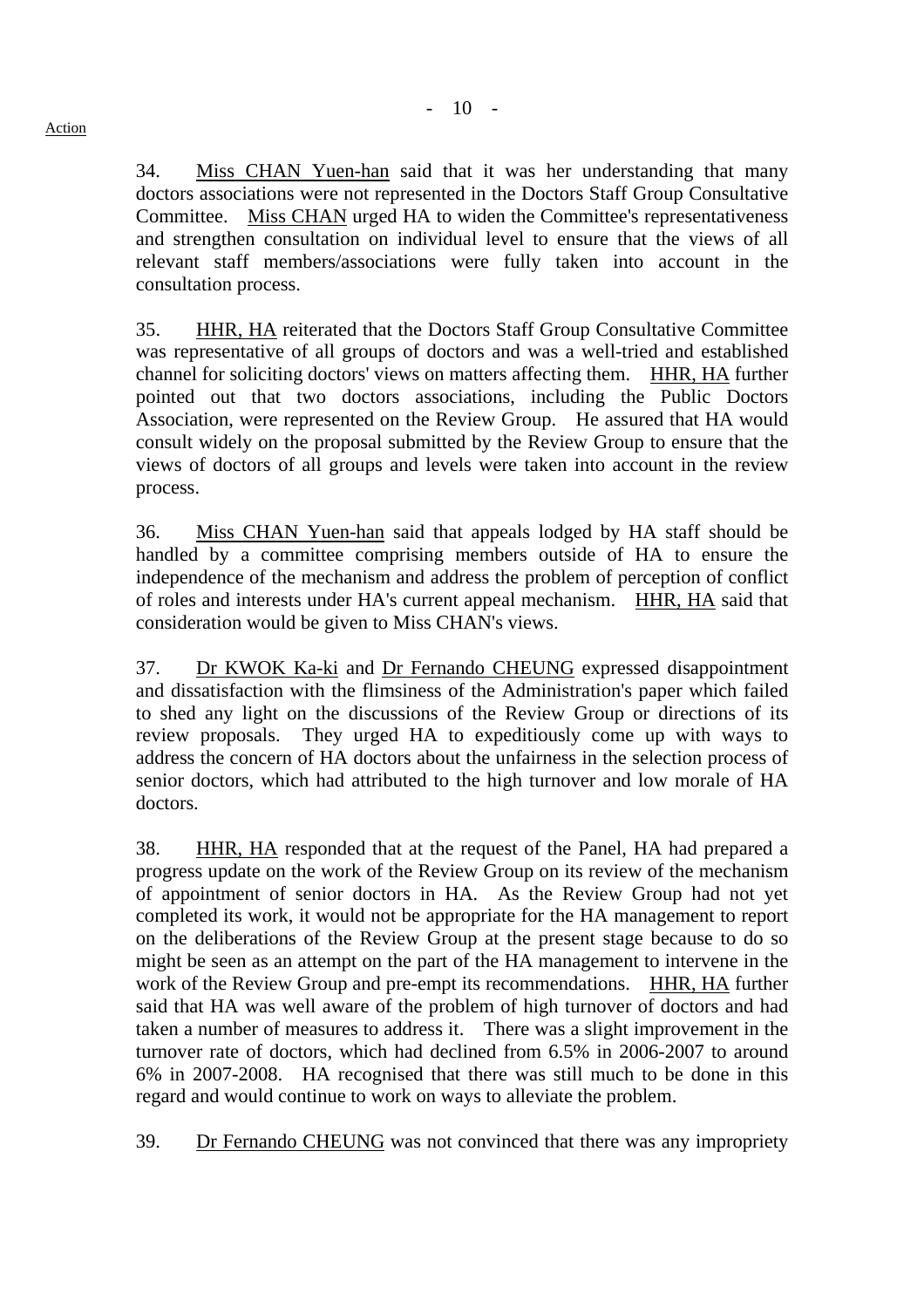on the part of HA to provide the Panel with information on the deliberations of the Review Group. Dr CHEUNG pointed out that the Review Group had already been set up for nine months and HA should have at least shed some light on the initial views of the Review Group so that members could express their views on the matter before the Review Group submitted its proposal to the management of HA later in the year.

40. HHR, HA said that HA would be happy to report to the Panel on the work of the Review Group upon its completion of work if members so requested.

41. While not objecting to the appointment of the Review Group, Dr KWOK Ka-ki said that HA was ultimately responsible for coming up with measures to improve the mechanism of appointment of senior doctors and should not shirk its responsibility in this regard. Dr KWOK further said that in the review process, HA should also address the problems of resident doctors leaving the employ of HA on obtaining specialist qualification, the lack of promotional opportunities for doctors at the rank of Associate Consultant and salary advancement arrangements for doctors at the rank of Consultant.

42. HHR, HA responded that there was no question of the HA management shirking its responsibility for attracting, motivating and retaining well qualified staff. In response to the concern raised by staff members about the appointment mechanism of senior doctors, HA had set up the Review Group to review the mechanism with a view to enhancing its efficiency, fairness and transparency, and staff representatives were actively engaged in the process. Apart from reviewing the appointment mechanism of senior doctors, it was also HA's plan to review, in due course, the salary progression arrangements of doctors at the rank of Consultant. He further informed members that in 2006-2007, a total of some 185 HA doctors had been promoted, representing an increase over the previous two years.

43. In response to Dr Fernando CHEUNG's enquiry, HHR HA explained that the gist of the concern about the process for selection of senior doctors was that the overwhelming majority of the doctors who were promoted to the rank of Associate Consultant or Consultant had been serving in the recruiting hospital/cluster before their promotion, which suggested that candidates outside of the recruiting hospital/cluster might not have been given a fair opportunity to compete for a senior post in another hospital/cluster. HHR HA further said that whilst familiarity with the operation and practices of the recruiting hospital/cluster was definitely a competitive advantage, it should be balanced against the need to provide candidates from other hospitals/clusters with a fair opportunity to be considered for the senior post concerned.

44. Miss CHAN Yuen-han queried why the Administration was not represented on the Review Group. She said that as the primary funding source of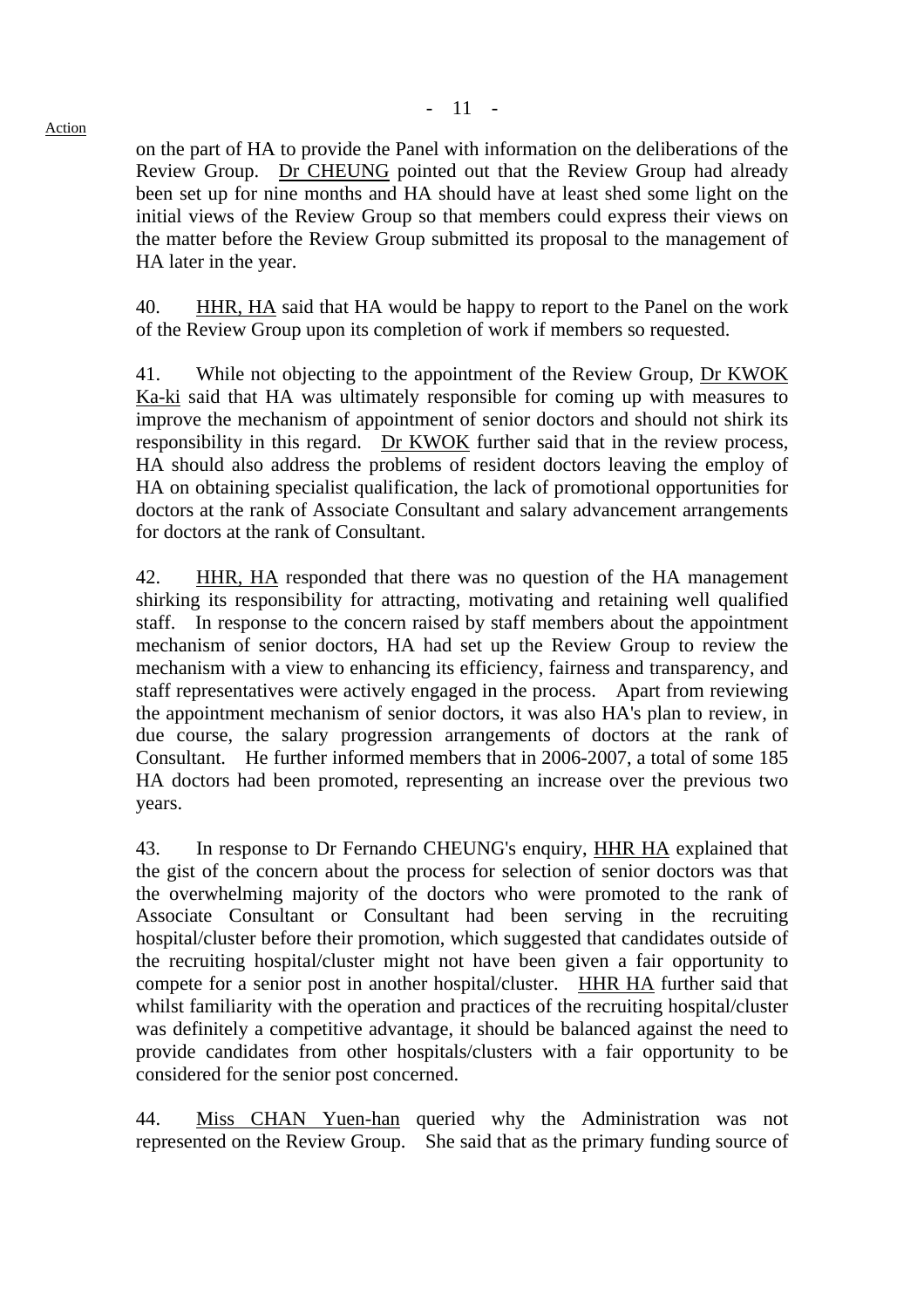HA, the Administration should not walk away from the problem of high turnover and low morale of HA doctors.

45. Principal Assistant Secretary for Food and Health (Health) (PASFH(H)) said that HA was an independent statutory body established under the Hospital Authority Ordinance (Cap. 113) to provide public hospital services in Hong Kong and the Administration was not directly involved in the internal operation of HA on matters such as human resources management. PASFH(H) further said that over the past few years, HA had implemented various measures to tackle the problem of high turnover and low morale of HA doctors. For instance, the New Career and Pay Structure for Doctors was implemented in October 2007 to improve the remuneration package of HA doctors to attract new comers and retain experienced specialists in the public sector. Furthermore, the Steering Committee on Doctor Work Hour had submitted to HA the Doctor Work Reform Recommendation Report to address issues relating to doctors' long work hours and heavy workload. HA had already embarked on a number of pilot programmes in a number of hospitals and clusters at the end of 2007 to take forward the reform proposals in the Report. It was envisaged that the implementation of these reforms, coupled with the review currently underway on the appointment mechanism of senior doctors, would go some way towards improving staff morale and retention of talents within HA.

46. Dr KWOK Ka-ki pointed out that HA's lack of financial resources was a main obstacle to its efforts in improving the promotion prospects of doctors and urged the Administration to increase its funding allocation to HA.

47. HHR, HA said that the review was concerned with the process for selection of senior doctors and the financial position of HA was neither here nor there. PASFH(H) pointed out that over the past few years, there had been an increase in the number of senior doctor posts in HA. The Administration would continue to discuss with HA on its funding needs to meet its service requirements in the context of the annual funding allocation to HA.

Motion

48. Dr KWOK Ka-ki proposed to move the following motion -

"本委員會對醫管局未能改善醫生晉升機會,引致人才流失及令公共醫 療質素進一步下降,表示遺憾,並要求醫管局在短期內提出改善建議, 以減低醫生流失情況。"

## (Translation)

"That this Panel regrets that the Hospital Authority has failed to improve the promotion prospects of doctors, leading to brain drain and further